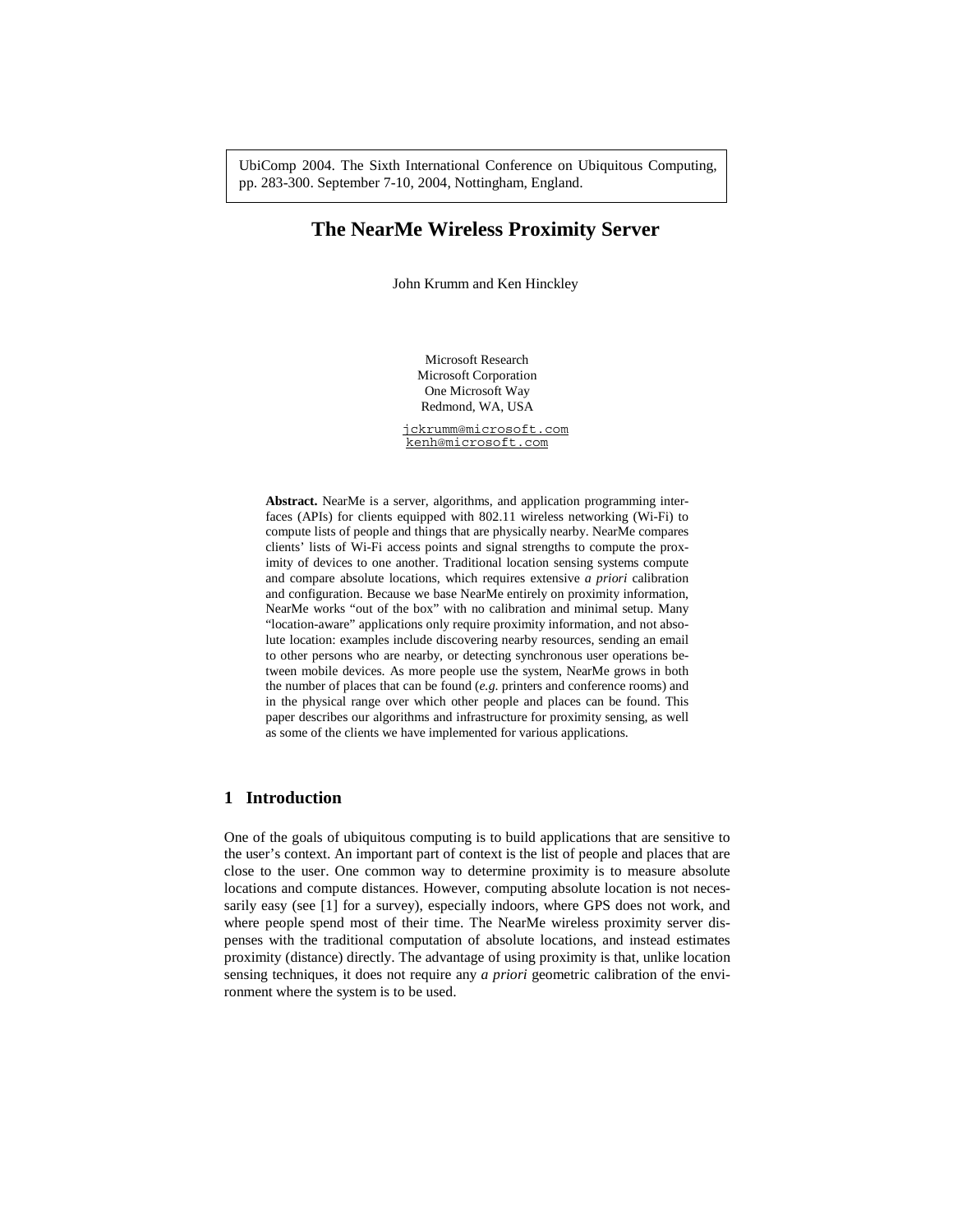NearMe is a server, algorithms, and application programming interfaces (APIs) meant to compute lists of nearby people and places for clients running on various 802.11 Wi-Fi devices. NearMe determines proximity by comparing lists of Wi-Fi access points (APs) and signal strengths from clients. We refer to these lists as "Wi-Fi signatures." By comparing Wi-Fi signatures directly, NearMe skips the intermediate step of computing absolute location, which means it works without calibration for clients equipped with Wi-Fi devices. Our system exploits the growing ubiquity of Wi-Fi access points, using them not necessarily as entry points to the network, but as signatures that distinguish one location from another, much like most Wi-Fi location efforts (*e.g.* RADAR[2] and Place Lab[3]).

NearMe computes proximity as opposed to absolute location. While proximity can be easily computed from absolute location, NearMe demonstrates that computing proximity directly can be much easier. Proximity is useful for polling for nearby people and places and for computing how far away they are. Proximity cannot, in general, answer questions about the absolute location of something nor how to get there. Therefore, our system is not intended to be used to find lost things nor to map routes to destinations. Instead, NearMe is intended to discover what is already nearby and to augment context for ubiquitous computing.

NearMe divides proximity into two types: short range and long range. People and places in short range proximity are defined as those with at least one Wi-Fi access point in common. We have developed a function that estimates the distance between clients in short range proximity based on similarities in their respective Wi-Fi signatures. Short range proximity is primarily intended for finding people and places within the coverage of one access point, which generally ranges from 30-100 meters. Long range proximity means that the two objects of interest are not within range of any one access point, but are connected by a chain of access points with overlapping coverage. The NearMe server maintains a list of overlapping access points that is automatically built from access point data that clients provide during the normal use of the NearMe server. The server periodically scans through all its stored access point data to create a topology of overlapping APs. It also examines time stamps on the data to create travel time estimates between pairs of access points. These travel times and AP "hops" are provided to clients as estimates of the nearness of people and places in long range proximity.

Both short range and long range proximity are computed from Wi-Fi signatures without any explicit calibration, meaning that deployment of NearMe is only a matter of getting people to run the software. People can use NearMe by running one of a few different clients we have written to run on a Wi-Fi-capable device. The client is operated by first registering with the system, sending a Wi-Fi signature to the server, and then querying for people and various types of objects or places nearby. Objects like printers and places like conference rooms and other resources are inserted into the database by a user physically visiting that place, registering as the object or place, and sending in a Wi-Fi signature. Once registered in this way, objects and places can be found by anyone else using the system. Traditional location-based systems use the same sort of registration of meaningful locations, only they also require an intermediate step of calibration to go from sensor measurements to absolute location. For instance, Wi-Fi based positioning systems need a signal strength map generated from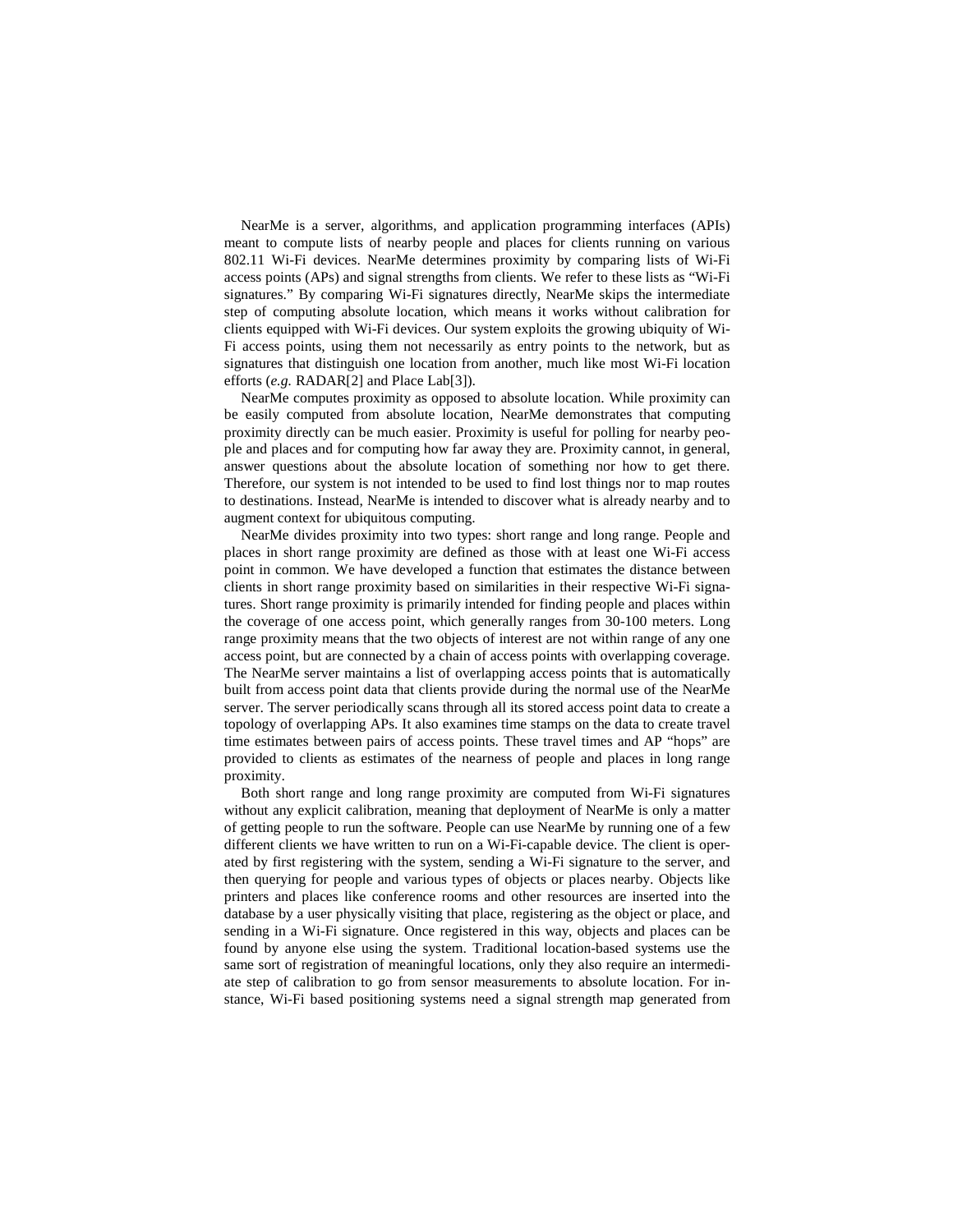either manually measuring signal strengths or from simulating them based on measured access point locations, *e.g.* RADAR[2]. NearMe skips this geometric calibration step in favor of a collaborative process of registering useful locations by multiple users which are then shared with all users. Hence the system can gain acceptance by gradual adaptation without an onerous up-front investment to calibrate a specific environment. This also makes the system potentially more amenable to inevitable changes in Wi-Fi access points: If a Wi-Fi signature is no longer valid, users would be motivated to report a fresh Wi-Fi signature for the places that are important to them.

The next section of this paper describes related work. The NearMe client and server functions are discussed in Sections 3 and 4. Section 5 describes our experimental work to develop a robust function to estimate distance between clients in short range proximity by comparing their Wi-Fi signatures. In Section 6 we describe some of the applications we have implemented using NearMe, and we conclude in Section 7.

## **2 Related Work**

The research described in this paper is related to several other projects and technologies in ubiquitous computing, including location sensing, proximity measurement, and device discovery.

There are many ways to automatically measure location [1], including Wi-Fi signal strengths, GPS, and active badges. Our proximity technique uses Wi-Fi signal strengths. Wi-Fi has been successfully used for computing location, starting with the RADAR system [2] and continuing with Intel Research's growing Place Lab initiative [3], among others. Some location systems require the deployment of specialized hardware in the environment, *e.g.* satellites for GPS and special receivers and/or transmitters for active badges. All of them require offline setup in the form of calibrating the region of use or mapping of base stations. NearMe is different in two significant ways: (1) it depends only on existing Wi-Fi access points; and (2) for finding nearby Wi-Fi devices, it requires no calibration or mapping. For finding nearby places, it only requires that the place has been registered once with the Wi-Fi signature from that location.

Proximity, as distinct from location, is an important part of a person's context. Schilit *et al.*[4], in an early paper on context-aware computing, define context as where you are, who you are with, and what resources are nearby. Note that the latter two of these three elements of context depend only on what is in a user's proximity, and do not require absolute location. Hightower *et al*. [5] describe how locationdependent parts of context can be derived from raw sensor measurements in a "Location Stack". An "Arragements" layer takes location inferences from multiple people and things to arrive at conclusions about proximity, among other things. NearMe jumps directly from sensor measurements (Wi-F signal strengths) to proximity arrangements without the intermediate complexities of computing locations.

Several systems provide wireless "conference devices" that are aimed at assisting conference attendees with proximity information. These are generally small wireless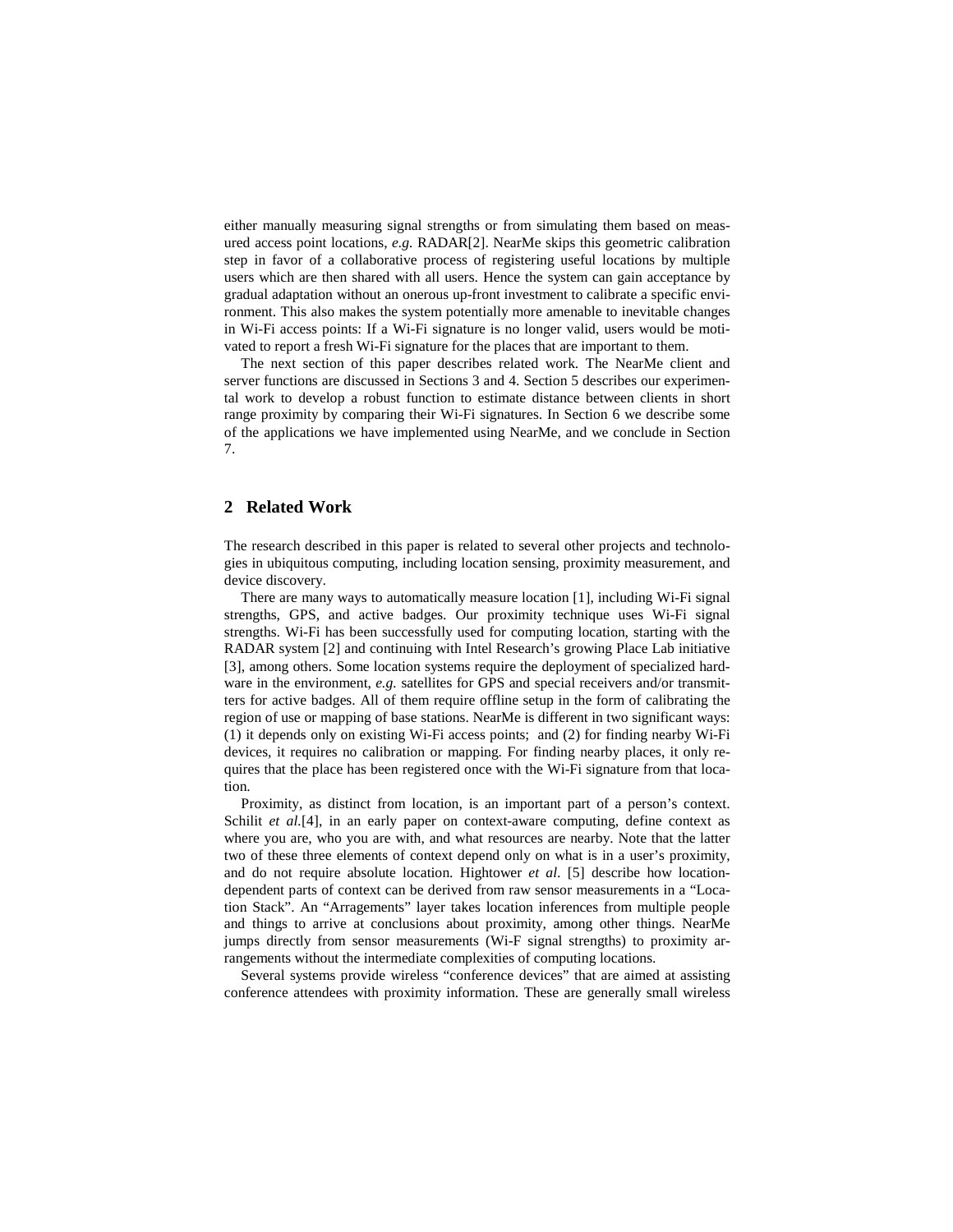devices that can be easily carried or worn, normally by people in large groups. Examples include nTAG [6], SpotMe [7], IntelliBadge [8], Conference Assistant [9], Proxy Lady[10], and Digital Assistant [11]. Among the features of these devices are their awareness of location and/or who is nearby. Some of them use base stations in the environment to measure location, while others use peer-to-peer communication to find other nearby conference devices. Except for the Conference Assistant, these are specialized hardware devices, whereas NearMe runs on any client that supports network access and Wi-Fi. In addition, NearMe needs no special infrastructure, and it gives proximity information about people and things that can be much farther away than the range of regular peer-to-peer communication by using its knowledge of adjacencies of overlapping access points.

There are well-established protocols for peer-to-peer device discovery using Bluetooth and Infrared Data Association (IrDA) [12]. Bluetooth works in the 2.4GHz RF range and discovers other Bluetooth devices by hopping through a sequence of channels looking for devices of a specified type, like PDAs or printers. NearMe clients may also search for specific types of things, including people, printers, and conference rooms. But unlike NearMe, Bluetooth cannot discover things that are along a chain of devices with overlapping coverage. Thus the discovery range of Bluetooth is limited to about 10 meters. While Bluetooth does not require a clear line of sight between devices, IrDA does, and it only works over a range of about one meter.

Detecting synchronous user operations, or shared context in sensor data, represents another related set of technologies. For example, "Smart-Its Friends" [13], synchronous gestures [14], and "Are You With Me?" [15] detect similar accelerometer readings due to shaking, bumping, or walking. In general, any synchronous user operation can be used to identify devices. For example, SyncTap [16] forms device associations by allowing a user to simultaneously press a button on two separate devices. Stitching [17] is a related technique for pen-operated devices: a user makes a connecting pen stroke that starts on the screen of one device, skips over the bezel, and ends on the screen of another device. This allows the user to perform an operation that spans a specific pair of devices, such as copying a file to another device. NearMe complements this class of techniques, because NearMe allows such systems to narrow the set of potential associations to only those devices that are actually in physical proximity. This helps resolve unintentional coincidences in sensed contexts, and it reduces the number of possible devices that need to be searched for association. Section 6.3 describes how we use NearMe to implement this functionality for the Stitching technique.

NearMe is most closely related to two commercial systems: Trepia [18] and peerto-peer systems like Apple's "iChat AV" [19]. Trepia lets users communicate with other nearby users that it finds automatically. Users can manually specify their location and Trepia also uses wired and Wi-Fi network commonality to infer proximity. While NearMe also uses Wi-Fi, it makes use of signal strengths to estimate finegrained proximity, and it also uses an automatically updated table of physically adjacent access points to determine longer range proximity. iChat AV lets users on the same local network find each other for instant messaging or video conferencing. Similar systems for computer games let users on the same network find other nearby gamers. NearMe is more general in that it does not require users to be on the same net-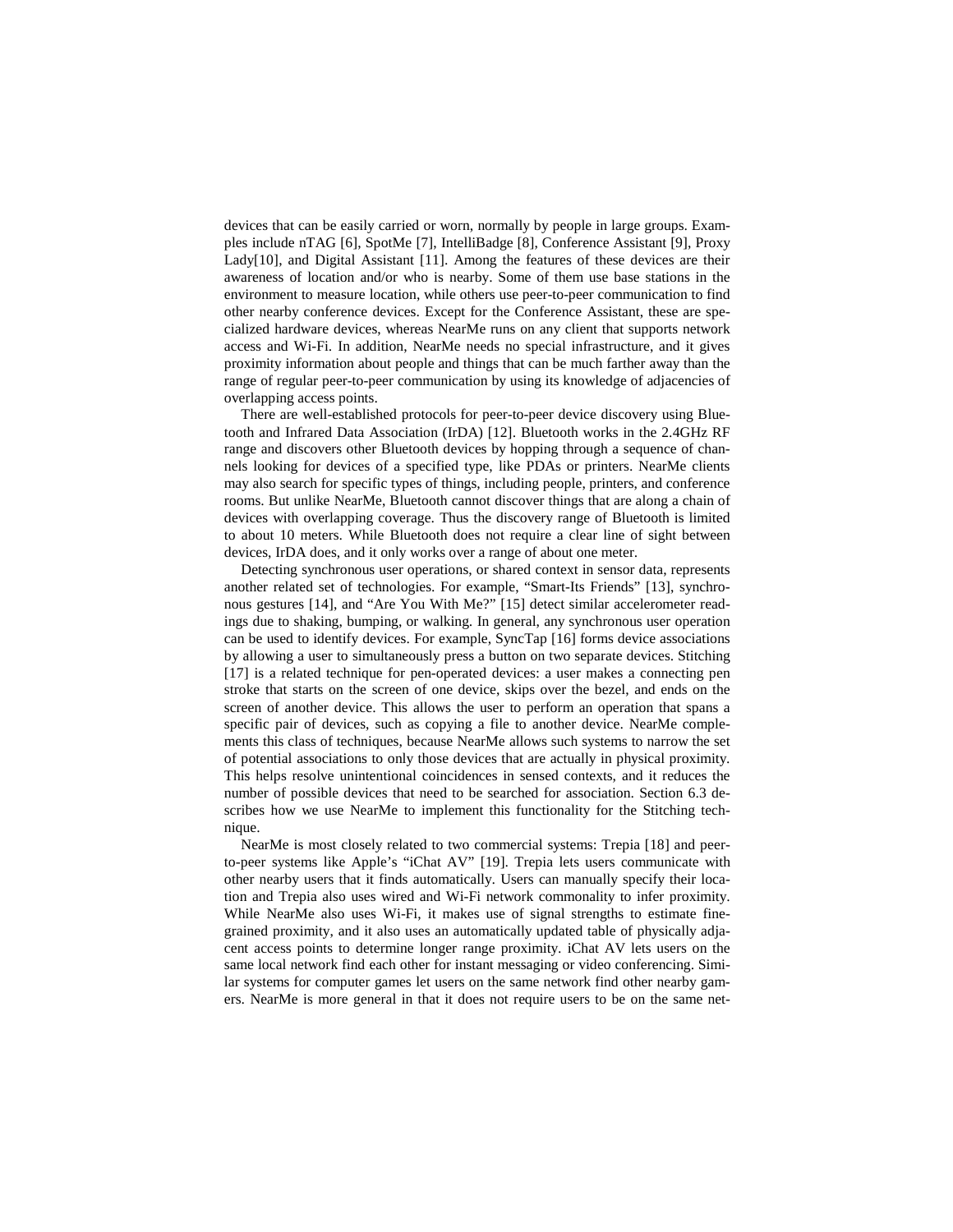work in order to find each other, and that it lets users find nearby places as well as other people.

# **3 The NearMe Client**

The client portion of NearMe is a program that users run to interact with the proximity server. The programmatic interface to the server is a web service which presents a simple set of APIs for a client to use, making it is easy to write new clients. We have written seven: four for Windows XP, two for Pocket PC 2003, and one in the form of an active server page (ASP). Each client performs the same three functions:

- 1. Register with the proximity server.
- 2. Report Wi-Fi signature.
- 3. Query for nearby people and places.

We will present a general Windows client as an example as it demonstrates most of the system's functionality. Some of the other application-specific clients are detailed in Section 6. The main work of NearMe is performed by the server, which we discuss in Section 4. The next three subsections explain the above three steps of using the client.

#### **3.1 Register with Proximity Server**

The user's first step in using the proximity server is to register with a chosen name, as shown in Figure 1-a. New users can type in any name, and they also chose an expiration interval in hours as well as a uniform resource locator (URL) that others can use to look up more information. The expiration interval serves as a trigger for the server to automatically delete old users. More importantly, it allows a user's name to be automatically removed from the server to help preserve privacy after he or she is no longer using the server. One scenario we envision is that a user will register with the server at the beginning of a meeting in order to find the names of other people in the same room. Since this user knows the meeting will end in one hour, he sets the expiration interval to one hour, meaning he will not need to remember to remove his name from the server after the meeting.

Upon registration, the client application receives a globally unique identifier (GUID) from the server. This GUID is used by the server to identify which data to associate with which user. If a user quits the client application and wants to restart later, the registration function gives him or her opportunity to register as a previous user instead of a new one. The server then responds with the GUID of the chosen previous user which is used by the client to tag future transmissions.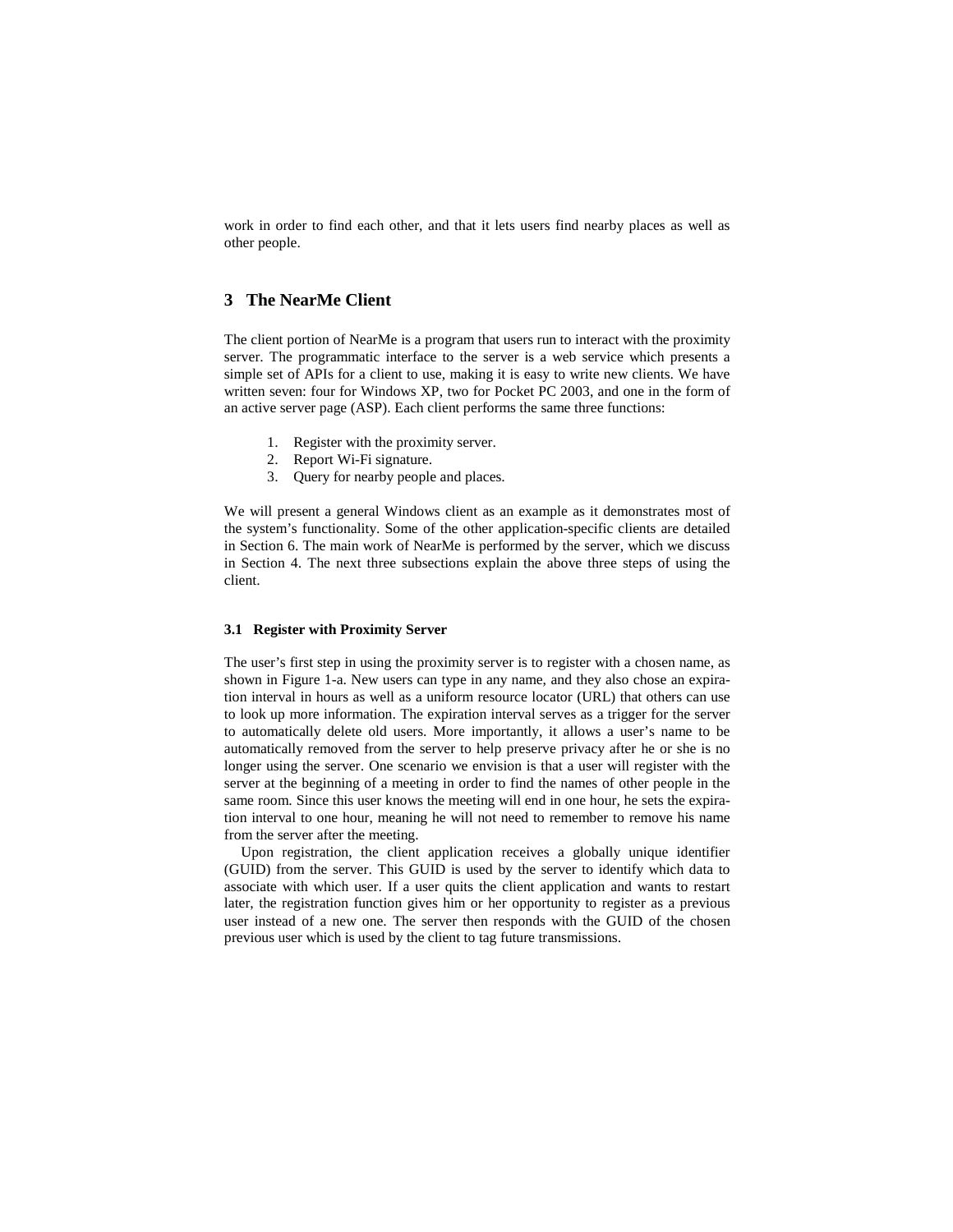| Register   Report   Near Me                                                                                                                                       |                                                                                                                                  | Register Report Near Me                                                                                                                                               |  |
|-------------------------------------------------------------------------------------------------------------------------------------------------------------------|----------------------------------------------------------------------------------------------------------------------------------|-----------------------------------------------------------------------------------------------------------------------------------------------------------------------|--|
| Type<br>person<br>conference room<br>printer<br>elevator<br>stairs<br>cafeteria<br>kitchen<br>mail mom<br>reception desk<br>bathroom<br>stitchable<br>demo person | Name<br>George Washington<br>Abraham Lincoln<br>Theodore Roosevelt<br>Thomas Jefferson<br>http://www.whitehouse.gov/hist<br>URL. | Report<br>$\nabla$ Beep on Report<br>Periodic<br>Report Interval<br><b>Start</b><br>3 seconds<br>$\boldsymbol{\wedge}$<br>5 seconds<br><b>Stop</b><br>×<br>20 seconds |  |
| Hours Until Expire                                                                                                                                                | $1 -$<br>Register                                                                                                                |                                                                                                                                                                       |  |

a) George Washington registers with his name and a URL. He could have also registered as one of several different places or things listed in the left column.

| <b>E.</b> Logged in as George Washington                                        |                                                                                                   |  |  |  |  |
|---------------------------------------------------------------------------------|---------------------------------------------------------------------------------------------------|--|--|--|--|
| Register Report Near Me                                                         |                                                                                                   |  |  |  |  |
| Type                                                                            | <b>Common Access Point</b>                                                                        |  |  |  |  |
| person<br>conference room<br>printer<br>elevator<br>stairs<br>cafeteria         | Thomas Jefferson<br>George Washington                                                             |  |  |  |  |
| kitchen<br>mail room<br>reception desk<br>bathroom<br>stitchable<br>demo person | Separated by Access Point Hops<br>Abraham Lincoln (1) (<1 min)<br>Theodore Roosevelt (3) (<7 min) |  |  |  |  |
| <b>Look Back</b><br>Min.<br>Sec.<br>$35 -$<br>0÷<br>Update                      |                                                                                                   |  |  |  |  |

b) He reports his current Wi-Fi signal strengths to the server. He could optionally start a periodic sequence of reports with a chosen time interval.



c) George Washington queries for nearby people, finding Thomas Jefferson sharing an access point. Two others are some number of access point hops away, as given in the lower right list. This list gives the distance to the two other both in terms of access point hops and the minimum time it has taken anyone to walk between them.

d) He queries for receptionist desks and finds four, but none share an access point. The left list gives the various types of places that can be queried.

Figure 1: These screen shots show a typical series of actions and responses by a user of the NearMe Windows client.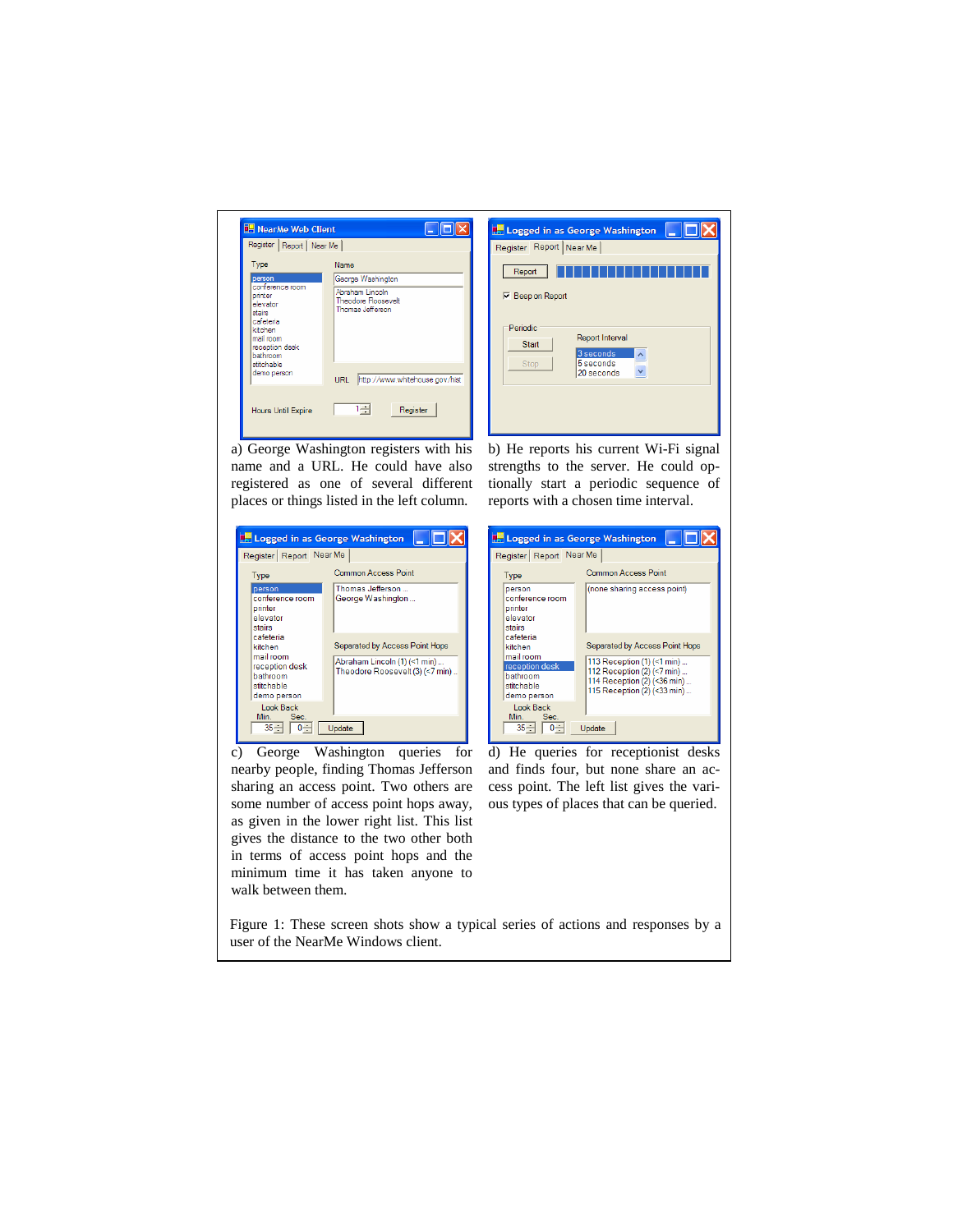A user can register as a person or as any of the possible types below:

| person          | elevator  | kitchen        | <b>bathroom</b>   |
|-----------------|-----------|----------------|-------------------|
| conference room | stairs    | mail room      | stitchable device |
| printer         | cafeteria | reception desk | demo person       |

The non-person types are intended to allow a user to tag an object or location with a Wi-Fi signature. Each registered non-person instance is given a name, just like users, but there is no expiration interval. Once tagged, human users can query the server for nearby instances of these types as well as people.

For an enterprise, an alternative, more secure registration method would be to use the username/password scheme in force for the enterprise's computer network. A wider deployment could use a publicly accessible authentication service such as Microsoft's Passport.NET. Also, it would be valuable to add the ability to limit a user's visibility to just a certain group, like his or her list of instant messenger buddies.

#### **3.2 Reporting Wi-Fi Signatures**

Once registered, a client can report access points and their measured Wi-Fi signal strengths to the server as shown in Figure 1-b. The Windows client allows the user to make a one-time report or set up a periodic series at a chosen time interval. The periodic mode is intended to be used by a moving client. A client makes generic API calls to retrieve a list of access point Media Access Control (MAC) addresses (one for each detectable access point) and the associated *received signal strength indicators* (rssi) from its 802.11 wireless device. This list is the Wi-Fi signature. We only use APs that are in infrastructure mode, not ad hoc, as infrastructure mode APs are normally static. Rssi is normally measured in decibels referred to one milliwatt, or dBm. The usual range is approximately -100 to -20 dBm, and the APIs we use report rssi as an integer. Rssi generally decreases with distance from the access point, but it is affected by attenuation and reflection, making the relationship between location and rssi complex. MAC addresses are 6-byte identifiers that uniquely identify 802.11 access points. Our clients adhere to the general recommendation that one needs to give an 802.11 network interface card (NIC) at least three seconds to scan for access points after the scan is triggered. The clients do no filtering of detected access points, so the list can contain access points associated with any network, whether or not the client has credentials to interact with them. The clients can also detect access points with no network connection that are effectively functioning as only location beacons.

The set of MAC addresses and signal strengths is the Wi-Fi signature. The client's report consists of the client's GUID and Wi-Fi signature, which we represent as

$$
{GUID,(m_1,s_1),(m_2,s_2),\mathsf{K},(m_n,s_n)}
$$
 (1)

for *n* detectable access points, were  $(m_i, s_i)$  are the MAC address and rssi of the  $i^{\text{th}}$ detected access point respectively. These ordered pairs are not reported in any particular order.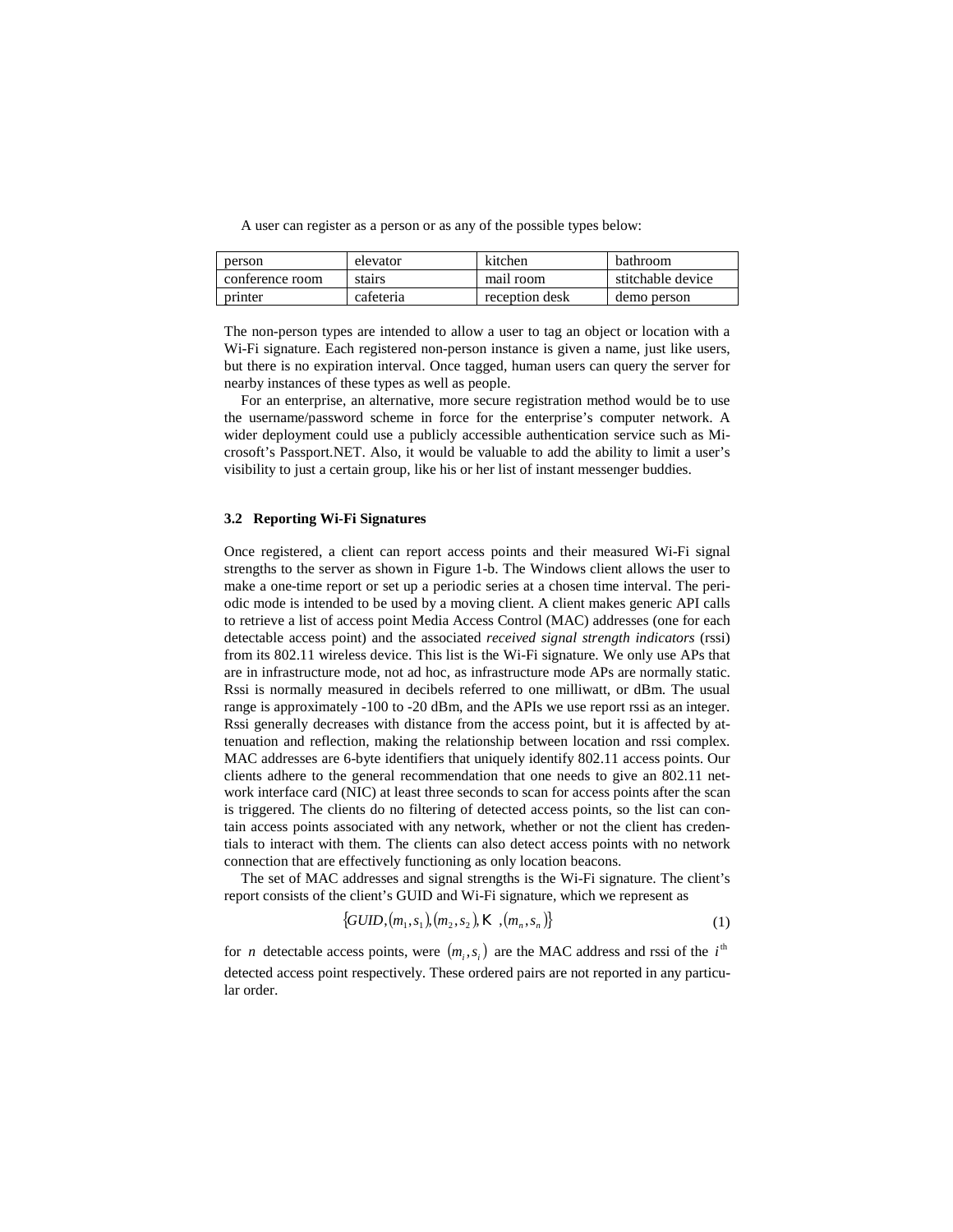### **3.3 Querying for Nearby People and Places**

The last client function is to make a query for nearby people or places as shown in Figure 1-c and Figure 1-d. The user selects a type to query for, either other people or something else from the list of types, *e.g*. printer, conference room, *etc*. The server responds with two (possibly empty) lists of nearby instances of the requested type. The first list, in short range proximity, shows those instances that have at least one detectable access point in common with the querying client, sorted roughly by distance. The second list, in long range proximity, contains instances that can be reached by "hopping" through access points with overlapping coverage, sorted by the number of hops required. Some of the instances found within hopping distance are also reported with an estimate of the amount of time it would take to travel to it. Section 5 explains how we sort the list of short range proximity. Section 4 explains how we compute hops and travel times for long range proximity.

## **3.4 Other Clients**

A web service acts as the API for accessing the NearMe database. This makes it easy to write other clients. We have a PocketPC client that duplicates the functionality of the Windows client described above. We also have an Active Server Pages (ASP) client that runs in a conventional web browser in response to a URL that has the Wi-Fi signature encoded as simple ASCII parameters. Since the web service interface to the server is based on the simple object access protocol (SOAP), any SOAP client could access the service, including those running on Linux and MAC OS.

# **4 The NearMe Server**

The NearMe server is a SQL database that maintains tables of active users, static resources (like printers and conference rooms), and their associated Wi-Fi signatures. It also maintains metric and topological data about the physical layout of access points derived from Wi-Fi signatures. It uses these tables to respond to client requests posed through an API in the form of a web service. The rest of this section describes the major elements of the NearMe server.

## **4.1 Scan Sources**

Scan sources are people or places that can be associated with Wi-Fi signatures. Along with a scan source type, each scan source is represented with a GUID, a friendly name, an optional URL, an optional email address, and an expiration time for people. The NearMe server checks for expired scan sources every hour and deletes their names.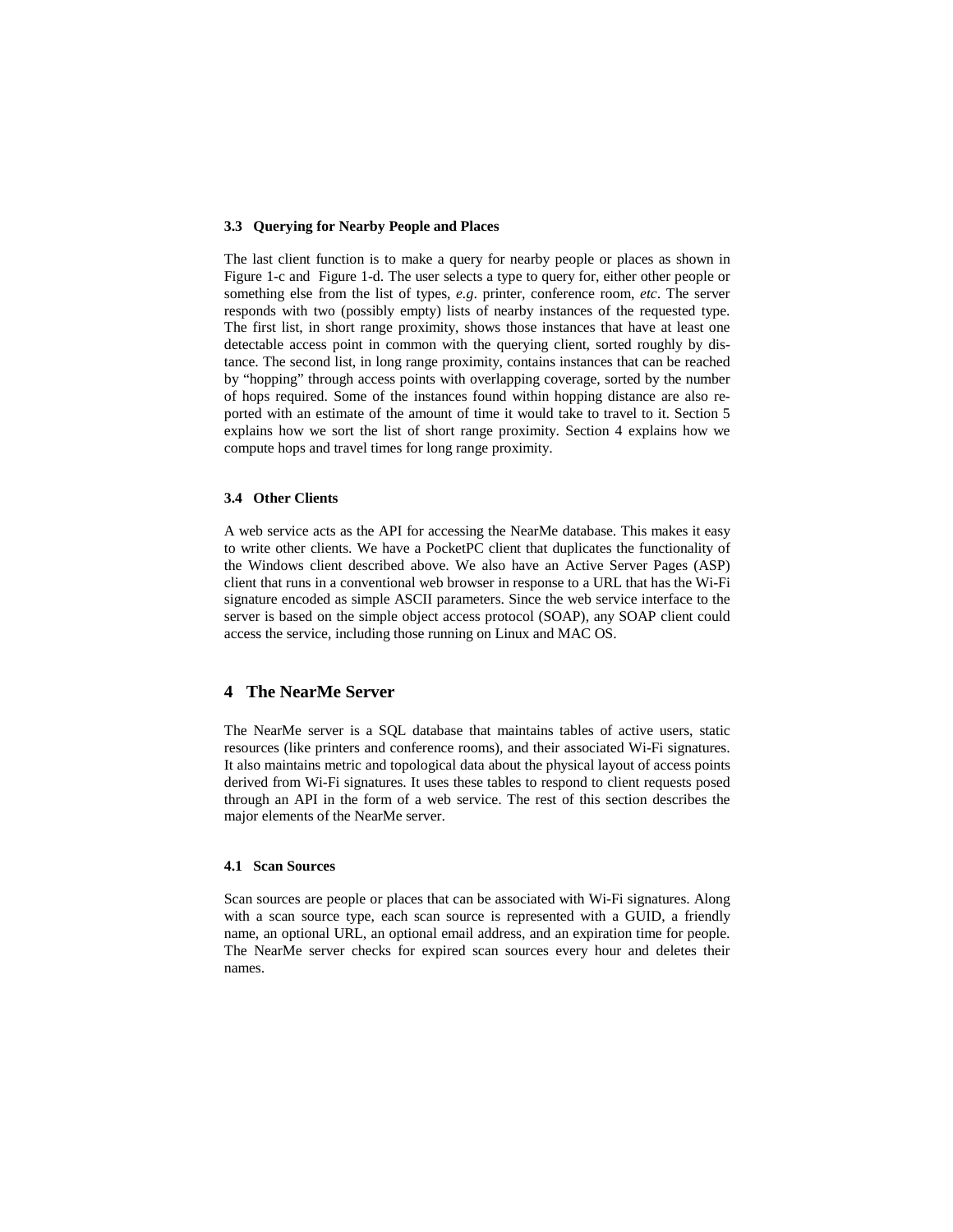### **4.2 Wi-Fi Signatures**

Wi-Fi signatures are lists of MAC addresses of infrastructure mode access points and their associated signal strengths generated on the client device. On the server, each Wi-Fi signature is tagged with the GUID of its scan source and a sever-generated time stamp. Wi-Fi signatures are never deleted, even if their associated scan source is deleted due to expiration. Because they are only identified with the GUID of the scan source, such orphaned signatures cannot be traced back to their originating scan source. We preserve all the Wi-Fi signatures in order to compute tables describing the layout of access points, described next.

### **4.3 Access Point Layout**

Time-stamped Wi-Fi signatures are a valuable source of information regarding the physical layout of access points. Layout information can in turn be used to aid the computation of long range proximity. The NearMe server processes the Wi-Fi signatures in two ways.

First, the server computes the topology of the access points by examining which pairs of access points have been detected simultaneously by the same client. This indicates that the access points have physically overlapping coverage and are therefore considered adjacent. Note that adjacent access points do not have to be on the same network backbone nor even on any backbone at all. Conceptually, the NearMe server builds an adjacency matrix of access points with overlapping coverage. From this matrix, it computes an undirected graph with access points as nodes and edges between adjacent nodes. In reality, the server computes a table of pairs of access points and the minimum number of edges or hops between them, up to some maximum number of hops (currently eight). Our server is programmed to recompute this table every hour in order to keep up to date with the latest Wi-Fi signatures. In this way, the physical scope of NearMe automatically grows as more users report Wi-Fi signatures from more locations. This table is used to find people or things in long range proximity of a client, where long range indicates that the two share no detectable access points but can be connected by some number of hops between adjacent access points. The number of hops is reported to clients to give the user a rough idea of the distance to a scan source in long range proximity.

This table of adjacent access points is also used as an anti-spoofing guard. Clients can be optionally programmed with a web service call that checks to see if the access points in a Wi-Fi signature have ever before been seen together by any other client. If they have not, this raises the suspicion that the Wi-Fi signature is not valid and that it was created artificially. While this anti-spoofing check helps maintain the integrity of the database, it also prevents any growth in the list of adjacent access points, so it is only used on untrusted clients.

The second piece of layout information concerns the metric relationship between access points, and it comes from the time stamps on the Wi-Fi signatures. These are used to find the minimum transit times between pairs of access points, which can give a user an idea of how long it will take to travel to someone or something that appears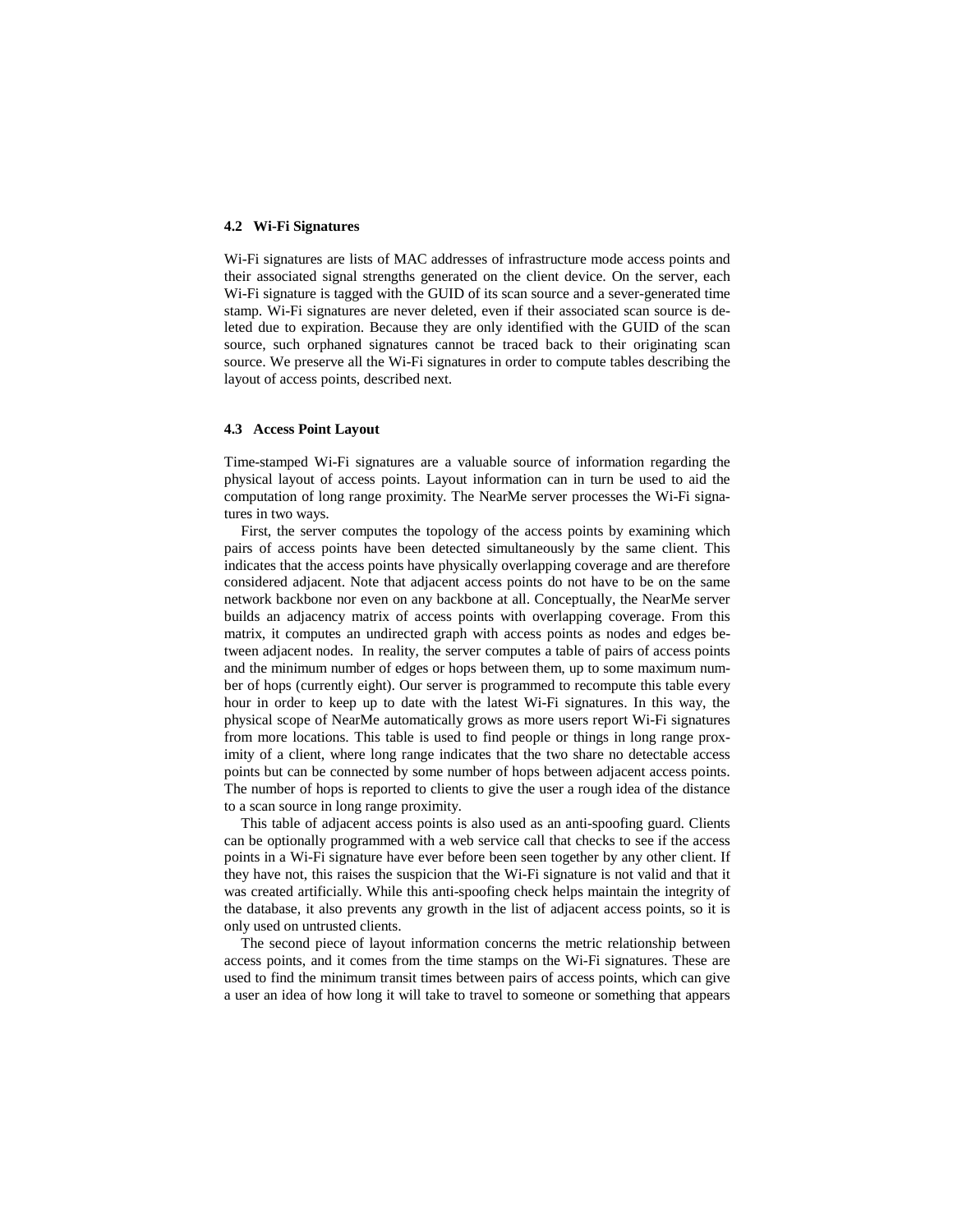on the long range proximity list. Every hour, our server is programmed to create groups of Wi-Fi signatures that share the same GUID, meaning they came from the same scan source (*e.g.* the same person). It constructs all possible unique pairs of access points within each group. For each member of each pair, the server looks up their respective time stamps and assigns the resulting time interval to the pair. All these pairs are recombined, where all but the minimum time interval is kept for duplicate pairs. The result is a list of MAC address pairs and the minimum time any client was able to transition between them. These times are included in the list of scan sources in long range proximity, as shown in Figure 1 c-d. The times serve as an upper bound on how long it would take to travel directly to that scan source. It is an upper bound because we cannot guarantee that the minimum time observed actually came from a direct traverse between the two access points. A more sophisticated version of this analysis could cluster travel times between access points to account for the different speeds of different possible modes of transportation, like walking, biking, and driving.

Both the topological and metric tables provide valuable proximity information and are computed automatically without any extra calibration work required from either the human clients nor the system maintainer. All the data for these tables is contributed by human users, but their data is anonymized by default after expiration. We envision this type of proximity information to be used to find people and places that might typically be out of range of one access point, like a receptionist desk in a large office building, a cafeteria, a friend on campus, or a custodian. The travel time data would be useful for picking the nearest of the requested items as well as to plan how much time to allow to reach it.

The long range proximity tables are computed based on *all* past data submitted to the server. If access points in the environment are removed or added, long range proximity computations will still be valid. Moving an access point, especially to another part of the topology, would create invalid graph links. One solution we have not implemented is to expire Wi-Fi signatures older than a certain threshold.

As of this writing, our database has 1123 unique access points recorded from around our institution. On average, each access point overlaps with 16.6 other access points. The average number of access points per Wi-Fi signature is 6.1.

Our database of access points is similar in some ways to those used for Intel Research's Place Lab initiative [3] and publicly accessible "war driving" databases like NetStumbler [20] and WiGLE [21]. The main difference is that our database is not dependent on traditional war driving where access point data must include absolute locations. Instead, our database is built up in the normal course of using our clients, with the only ground truth data being the names of locations of interest, like printers and conference rooms. Thus NearMe has a lower barrier to entry, albeit at the expense of not giving absolute locations. The more traditional war driving databases could be easily adapted to work with NearMe. Indeed, one of the NearMe clients allows the database to be updated from a war driving log file. An interesting question is how NearMe could benefit from the addition of some absolute location data.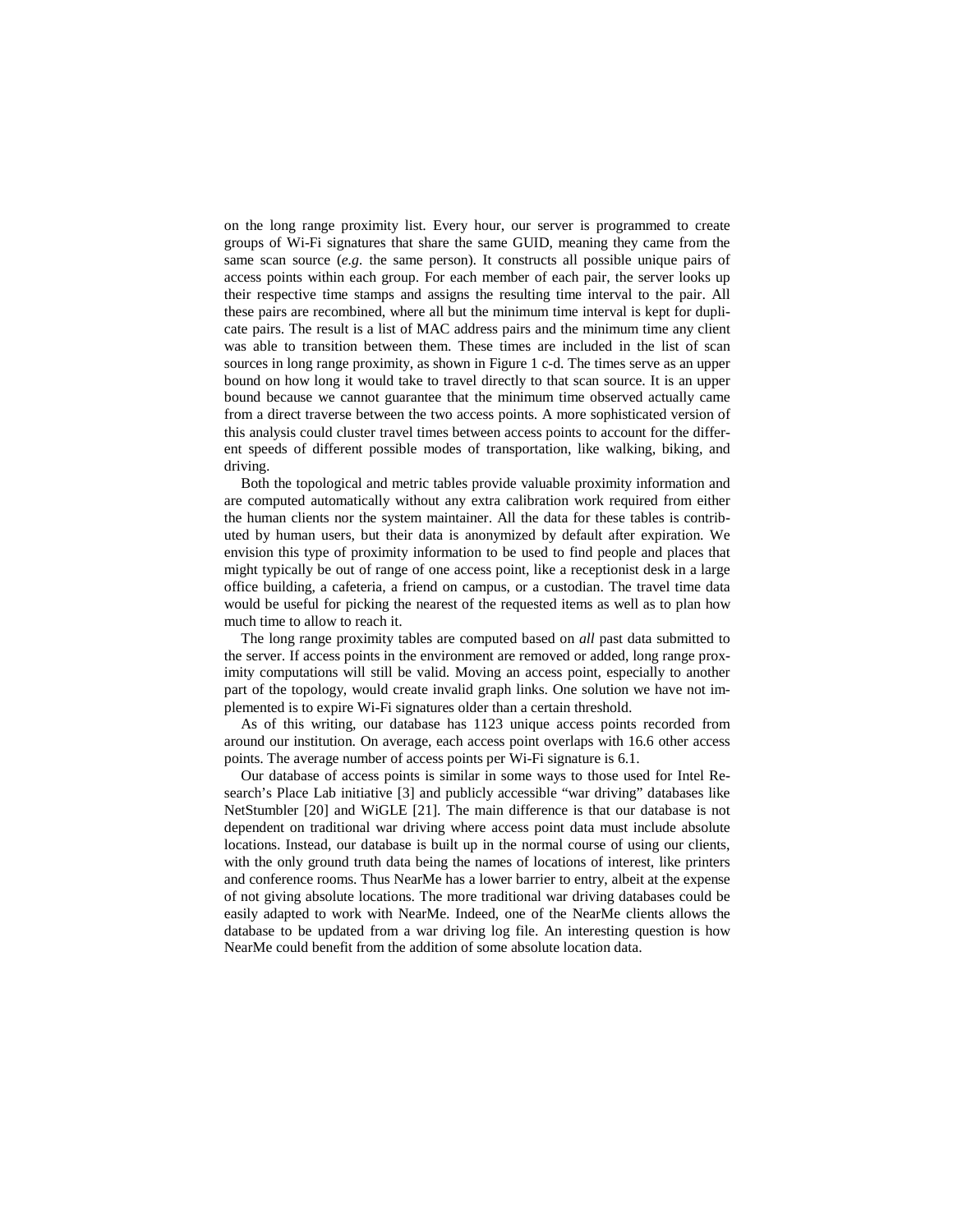## **5 Range Approximation for Short Range Proximity**

People and places within short range proximity of a client are defined as those that share at least one access point with the client. In computing the short range list on the server, it is useful to sort the list by distance from the client. Then a user can, for instance, pick the nearest printer or pick the  $N$  nearest people. If NearMe were a location-based system, then sorting by distance would be an easy matter of computing Euclidian distances and sorting. However, since we intentionally avoid the computation of absolute location, we must find another way.

Intuitively, the distance between two scan sources should be related to the similarity of their Wi-Fi signatures. If they see several access points in common, and if the signal strengths from those access points are similar, then it is more likely that the two are nearby each other. We designed an experiment to see how accurately we could compute the distance between clients and which features of the Wi-Fi signatures were best to use.

#### **5.1 Similarity Features**

Suppose the two Wi-Fi signatures from clients *a* and *b* are

$$
\{ (m_1^{(a)}, s_1^{(a)}) , (m_2^{(a)}, s_2^{(a)}) , \mathsf{K} , (m_{n_a}^{(a)}, s_{n_a}^{(a)}) \} \text{ and } \{ (m_1^{(b)}, s_1^{(b)}) , (m_2^{(b)}, s_2^{(b)}) , \mathsf{K} , (m_{n_b}^{(b)}, s_{n_b}^{(b)}) \}.
$$

The *m* 's are the AP MAC addresses, and the *s* 's are the associated signal strengths. Client *a* detected  $n_a$  access points and client *b* detected  $n_b$ . In order to define similarity features, we first form the set of access points that were detected by both clients and the associated signal strengths from each client:

$$
\left\{ \! \left( m_{\cap,1}^{}, s_{\cap,1}^{(a)}, s_{\cap,1}^{(b)} \right) \! , \! \left( m_{\cap,2}^{}, s_{\cap,2}^{(a)}, s_{\cap,2}^{(b)} \right) \! , \mathsf{K}^{}, \left( m_{\cap, n_{\cap}}^{}, s_{\cap, n_{\cap}}^{(a)}, s_{\cap, n_{\cap}}^{(b)} \right) \! \right\}
$$

Here there were  $n_0$  access points that were detected by both clients, the *i*<sup>th</sup> of which was  $m_{\alpha,i}$ , which clients *a* and *b* measured at signal strengths  $s_{\alpha,i}^{(a)}$  and  $s_{\alpha,i}^{(b)}$ , respectively.

Our goal was to find a numerical function of the two Wi-Fi signatures that gives the physical distance separating the two clients. We first had to create numerical features from the two signatures that we thought might be useful for computing distance. The four features we experimented with are:

- 1. The number of access points in common between the two clients, represented by  $n<sub>o</sub>$ . We expect that an increased  $n<sub>o</sub>$  is an indication of shorter range.
- 2. The Spearman rank-order correlation coefficient [22], denoted by  $\rho_{\rm s}$ . This number represents how closely the two clients ranked their common access points by signal strength. Intuitively, a more similar ranking indicates the clients are closer together. The ranking approach was inspired by the RightSPOT system [23], which uses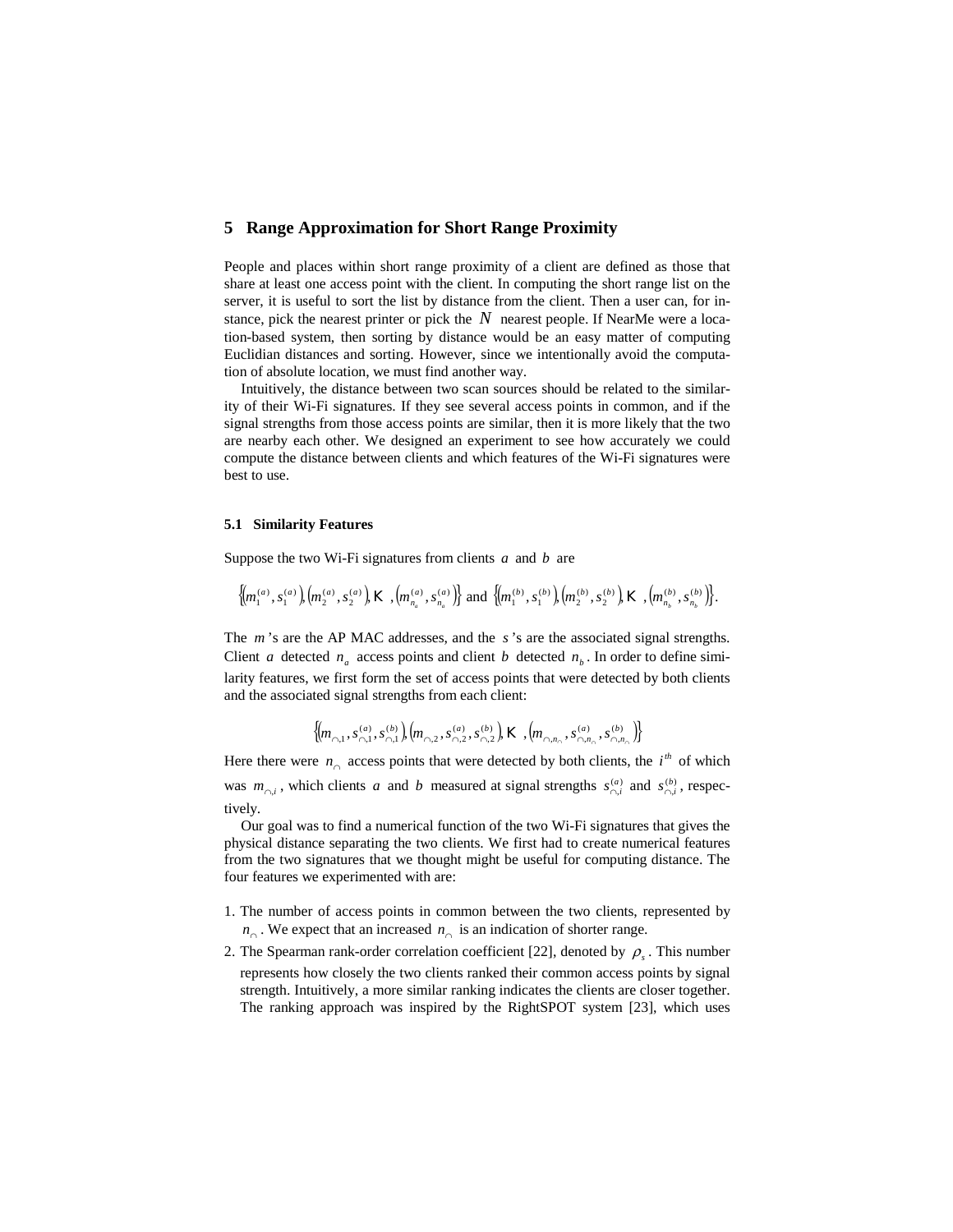ranking of FM radio station signal strengths to classify a small device into one of a discrete set of locations. The advantage of ranking is that different radio recievers, such as the Wi-Fi NICs in our clients, may well measure signal strengths in different ways. The ranking of the access points by signal strength will be the same on both clients if they both receive the same signal strengths and they both have a monotonic function relating input and measured signal strengths. While this ignores information contained in the absolute signal strengths, it is robust to inevitable variations in NICs, including differences in design, manufacturing, shielding, and antenna orientation. Mathematically  $\rho_s$  is computed by first making two sorted lists of the signal strengths seen in common by both clients. For example, these lists might be  $(s_{0,1}^{(a)}, s_{0,2}^{(a)}, s_{0,3}^{(a)}) = (-70, -50, -80)$  and  $(s_{0,1}^{(b)}, s_{0,2}^{(b)}, s_{0,3}^{(b)}) = (-90, -60, -70)$ . In each list, we replace each signal strength with the ascending rank of that signal strength in its own list to make two rank lists, *e.g.*  $(r_1^{(a)}, r_2^{(a)}, r_3^{(a)}) = (2,3,1)$  and  $(r_1^{(b)}, r_2^{(b)}, r_3^{(b)}) = (1,3,2)$ . The Spearman  $\rho_s$  is given by[22]:

$$
\rho_{s} = \frac{\sum_{i} (r_{i}^{(a)} - \bar{r}^{(a)}) (r_{i}^{(b)} - \bar{r}^{(b)})}{\sqrt{\sum_{i} (r_{i}^{(a)} - \bar{r}^{(a)})^{2}} \sqrt{\sum_{i} (r_{i}^{(b)} - \bar{r}^{(b)})^{2}}}
$$
(2)

where  $\bar{r}^{(a)}$  and  $\bar{r}^{(b)}$  are the means of the ranks. In our example,  $\rho_s = 0.5$ .  $\rho_s$ ranges from -1 to 1, indicating poor to exact correlation between rankings, respectively.

3. Sum of squared differences of signal strengths:

$$
c = \sum_{i} (r_i^{(a)} - r_i^{(b)})^2
$$
 (3)

A smaller value of *c* indicates more similar signal strengths and presumably shorter range. This does not account for the variability in measuring signal strengths that the ranking coefficient  $\rho_s$  is intended to ignore.

4. Number of access points unaccounted for in each list. This indicates the number of "left over" access points that are not in the list of common access points,  $n_u = n_a + n_b - 2n_a$ . More unaccounted for access points could indicate that the clients are farther apart.

#### **5.2 Range Experiment**

We gathered two sets of Wi-Fi signatures with known distances between scans. One set, used for training, was taken on one floor of a normal office building. The other set, used for testing, was taken in a cafeteria. We walked to various locations in both venues, simultaneously logging Wi-Fi signatures and the device's approximate location by clicking on a building floor plan. In order to test the effect of different Wi-Fi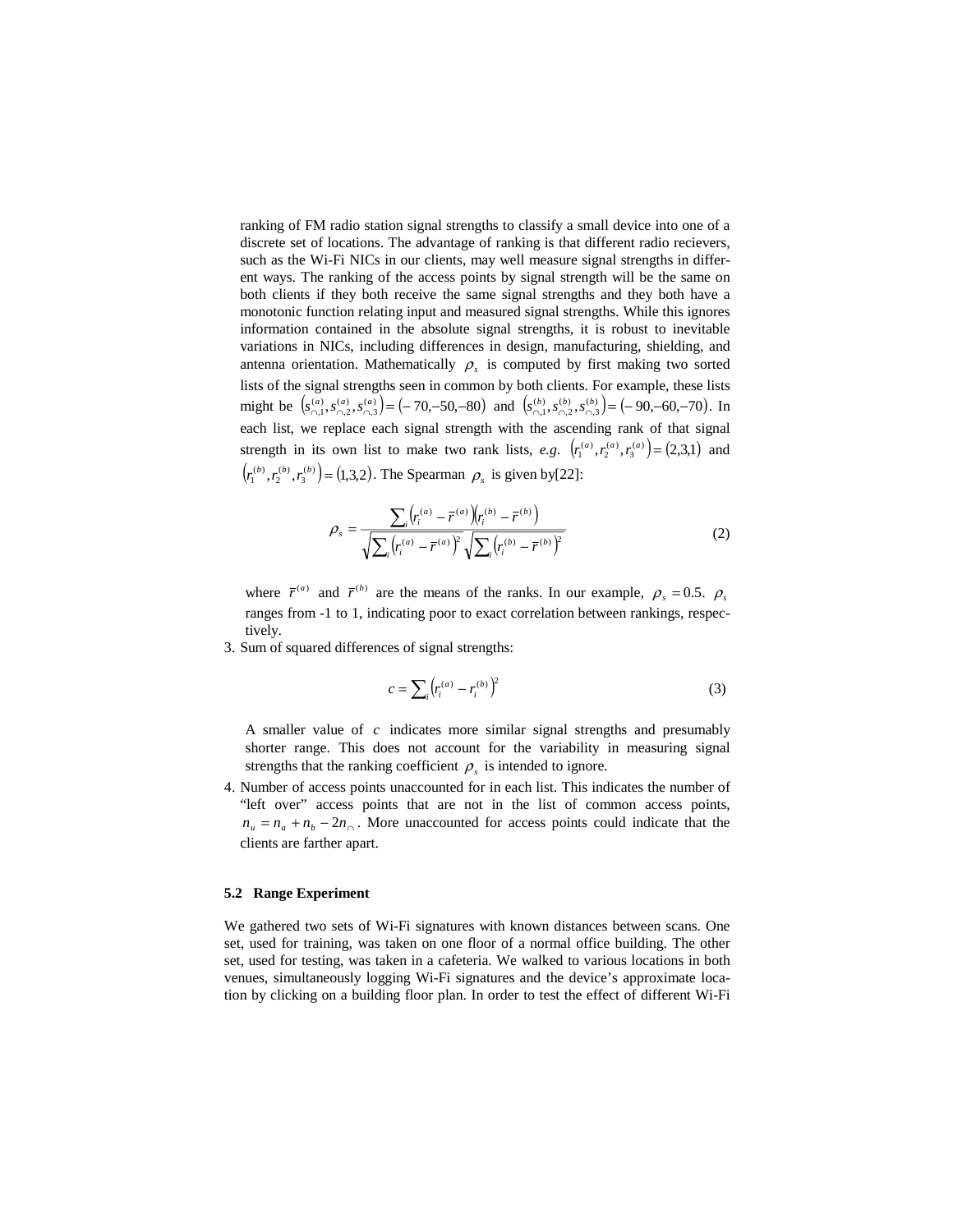NICs, we gathered data from six different ones:

| Dell TrueMobile 1150        | ORINOCO (PC Card)         | Cisco Aironet 340 Series |
|-----------------------------|---------------------------|--------------------------|
| Series (built in to laptop) |                           | (PC Card)                |
| Microsoft Wireless (USB)    | Actiontec 802.1b Wireless | Linksys 802.11b Wireless |
| Adapter)                    | Adapter (USB Adapter)     | (USB Adapter)            |

For each of the two venues, we created pairs of Wi-Fi signatures using the location stamps to determine their Euclidian separation distances in meters. We eliminated those pairs that were taken with the same Wi-Fi NIC in order to test the more realistic situation that the two Wi-Fi signatures will come from different NICs. In the office building data set, we gathered a total of 2218 Wi-Fi signatures and created 1,441,739 pairs of Wi-Fi signatures after eliminating those pairs created with the same NIC. For the cafeteria data set, we took 1038 Wi-Fi signatures and created 572,027 pairs.

Our goal was to find a function that takes some or all of the features of a pair of Wi-Fi signatures from Section 5.1 and returns an estimate for the physical distance between them. We chose polynomials as our functions, as there are no wellestablished physical models that relate our features and distance. For our experiment we varied the order of the polynomials,  $N_a$ , from one to four, and we varied the num-

ber of features,  $N_f$ , from one to four. For each  $N_f$ , we tested all  $\begin{bmatrix} N_f \end{bmatrix}$ ⎠ ⎞  $\parallel$ ⎝ ⎛ *N f*  $\begin{pmatrix} 4 \\ 1 \end{pmatrix}$  ("4 choose  $N_f$ ") possible combinations of features. For example, if  $N_o = 2$ ,  $N_f = 3$ , and the

three features were  $n_{\alpha}$ ,  $\rho_s$ , and *c*, then the polynomial would be

$$
d = a_{000} + a_{100}n_{\cap} + a_{010}\rho_s + a_{001}c +
$$
  
\n
$$
a_{110}n_{\cap}\rho_s + a_{101}n_{\cap}c + a_{011}\rho_s c +
$$
  
\n
$$
a_{200}n_{\cap}^2 + a_{020}\rho_s^2 + a_{002}c^2
$$
\n(4)

where *d* is the physical distance between the locations at which the two Wi-Fi signatures were taken, and the *a* 's are the coefficients we estimated using least squares. In computing the coefficients, we used weighted least squares to equalize the influence of each possible pair of NICs, because each NIC was not represented exactly equally in the experimental data.

We used the office building data as training data to compute polynomial coefficients. Because of the large number of data points, we performed the actual least squares fitting on 10 subsets each consisting of a random 10% of the data, and we kept the coefficients that gave the minimum rms distance error from each subset. The results are shown in Table 1. For the training data, the rms error was in the vicinity of 7 meters, with a minimum of 6.43 meters for the  $3<sup>rd</sup>$  degree polynomial using all four features. We also evaluated how well the computed polynomials ranked the distances using the Spearman rank correlation coefficient between the actual and computed ranked distances. (Note that we use Spearman twice: once as a way to measure the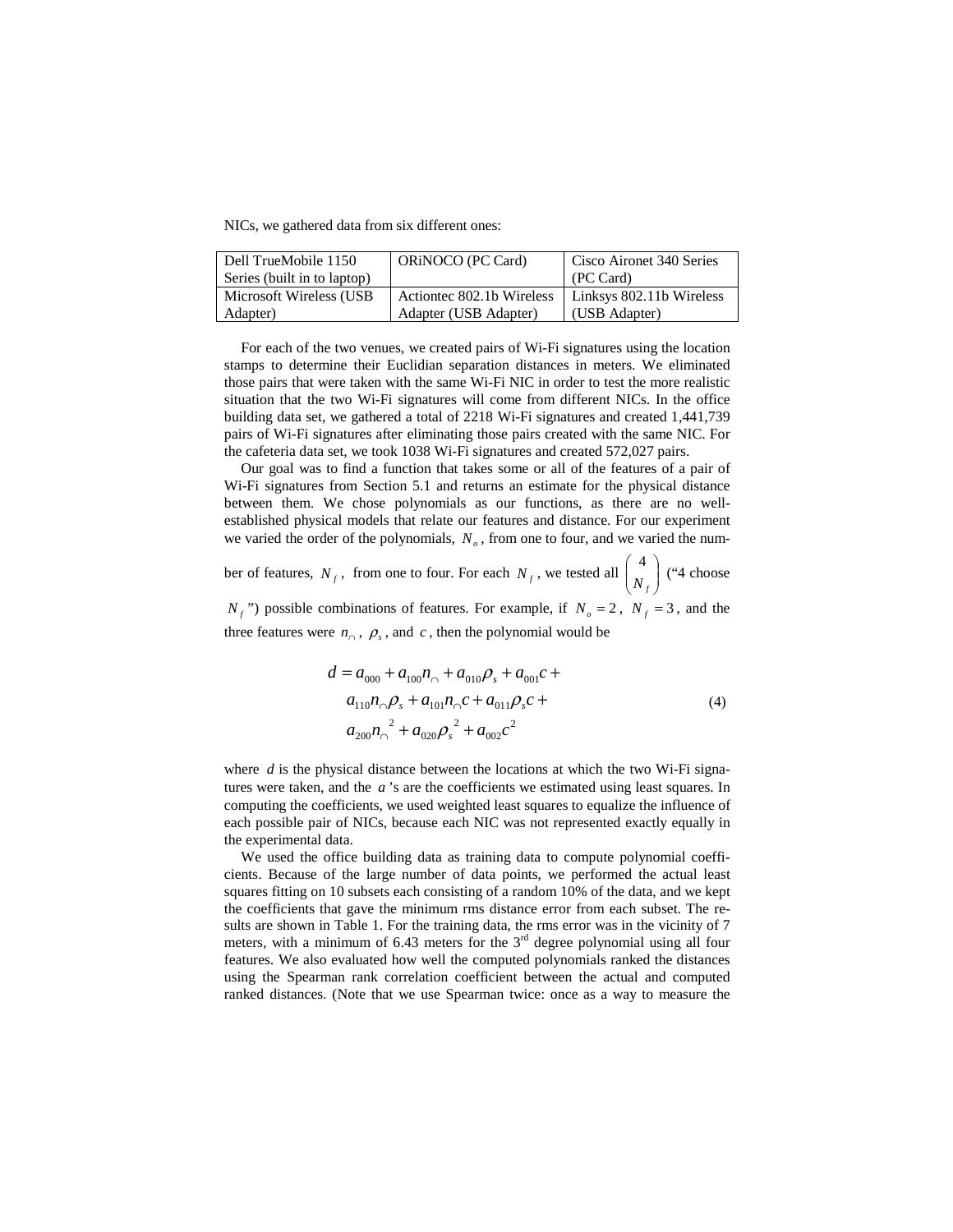

Table 1: Results of training and testing polynomials to estimate distance from Wi-Fi signatures. The "Train" column under the "RMS Err (m)" column shows the rms error in meters after the least squares fit to the office building data. The "Train" column under "Spearman ρ" shows how well the computed polynomial ranked the computed distances compared to the actual distances. The two "Test" columns show how well the office building polynomial coefficients worked on the cafeteria data. In general, increasing the number of features and the degree of the polynomial did not significantly improve accuracy.

rank similarity of signal strengths and once as a way to assess how well our various polynomials rank physical distance compared to ground truth.) This is useful since some applications may want to present ranked lists of nearby people rather than their absolute distances. The maximum Spearman correlation for the training set was 0.49, also for the 3rd degree polynomial using all four features.

We used the polynomial coefficients from the office building training set to see how well they worked for the cafeteria data set. This gives us an idea of whether or not we could put forth a broad recommendation for which features and functions to use for any general situation. This will require more testing in the future, but the cafeteria data shows reasonable performance with a minimum rms error of 13.97 meters and a maximum Spearman correlation of 0.43, both using a  $1<sup>st</sup>$  degree polynomial on  $n_{\alpha}$ ,  $\rho$ , and *c*. The number of unaccounted for access points,  $n_{\mu}$ , was the worst performing single feature in terms of rms error on the test set. Intuitively, the most attractive features are  $n_0$  (the number of access points in common) and  $\rho_s$  (the Spearman correlation of the signal strengths), because they are robust to measurement differences between NICs. The test data indicates that the best performing polynomial for these two features was a  $1<sup>st</sup>$  degree polynomial, giving an rms error of 14.04 meters and a Spearman correlation of 0.39, both very close to the best performance over all the test cases. The actual polynomial was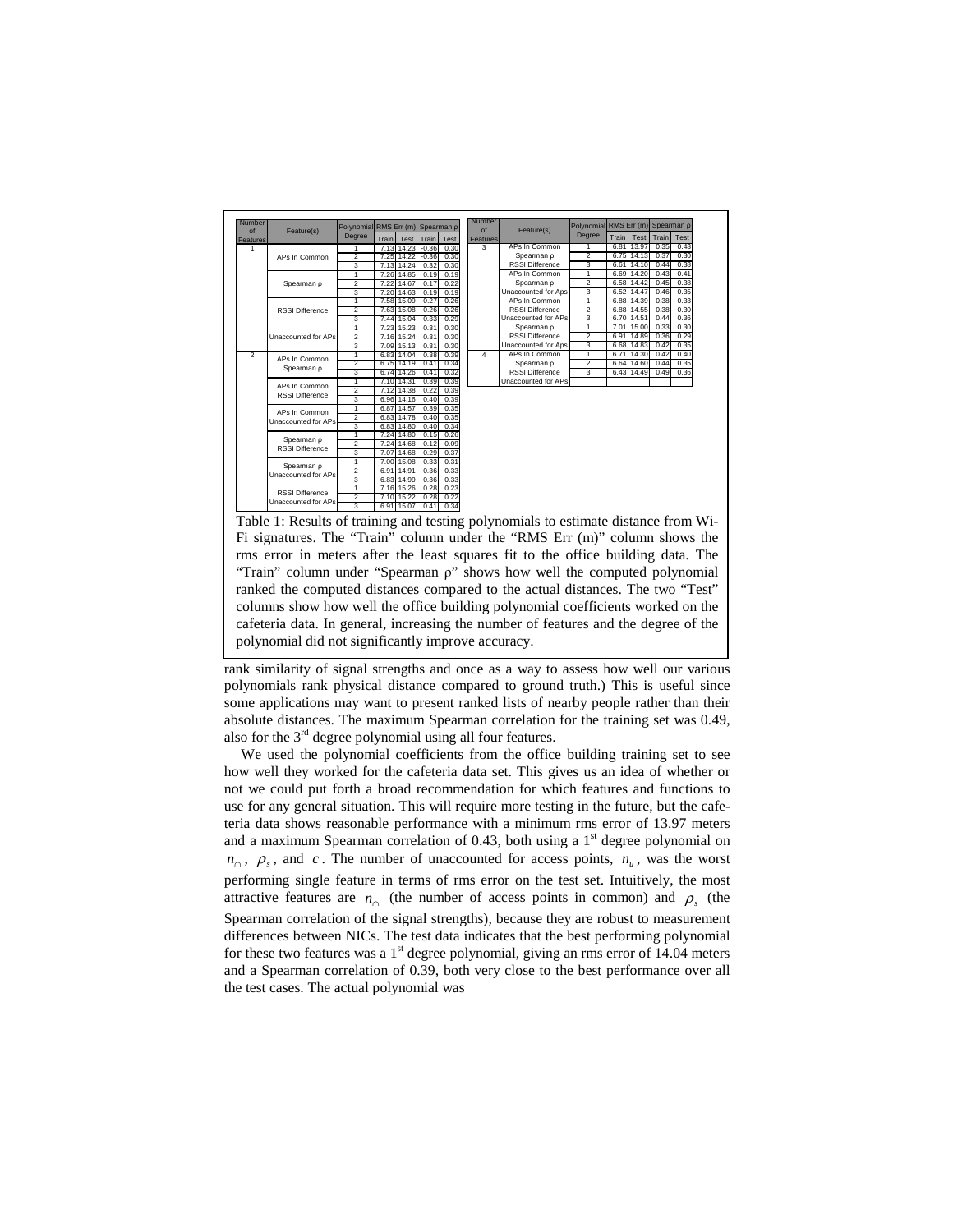$$
d = -2.53n_0 - 2.90\rho_s + 22.31\tag{5}
$$

As expected, this equation indicates that the estimated distance in meters ( *d* ) decreases when more access points are seen in common  $(n<sub>o</sub>)$  and when their relative rankings are more similar  $(\rho_s)$ . One interesting aspect of this equation is that  $\partial d/\partial n$ <sup>*n*</sup> ≈  $\partial d/\partial \rho$ <sub>*s*</sub>, meaning that  $n$ <sup>*n*</sup> and  $\rho$ <sub>*s*</sub> have approximately the same level of influence on the estimated distance. Given this similarity in influence, if the goal is to sort Wi-Fi signature pairs by distance, a reasonable heuristic is to simply sort by the sum  $n_{\alpha} + \rho_s$ . This is what we do on the server to sort lists of instances in short range proximity.

Although this equation worked reasonably well for our two data sets, the actual coefficients are likely not broadly applicable to other locations where there could be differences in building materials, architecture, access point density, and access point transmission strength. One example of its possible inapplicability is in an area densely populated with access points. In such a case,  $n_0$  could be large enough that the computed distance is negative. However, this analysis does indicate which features of the Wi-Fi signatures are important, and it leads to the  $n_0 + \rho_s$  heuristic for sorting by distance. No calibration is necessary to apply this heuristic to a new environment, in contrast to Wi-Fi location systems that normally require manually constructed or simulated radio maps. These calibrated systems do provide more accuracy, however, with median absolute location errors of 2.37 meters for RADAR[2], 1.53 meters for LOCADIO[24], and 1 meter for the system of Ladd *et al*.[25]. For proximity, this level of accuracy is not always necessary.

Short range proximity computations are robust to the addition and deletion of access points, because the distance computation is based on only the list of access points that two Wi-Fi signatures have in common. A moved access point could cause large errors. However, for finding nearby people who are updating their Wi-Fi signatures frequently, as our basic client allows (Figure 1b), even moved access points are easily tolerated.

## **6 Applications**

The functionality of the NearMe server is exposed as a web service, making it easy to create new clients. This section describes three potentially useful clients.

#### **6.1 Sample Client with URLs**

The sample client in Figure 1 allows people and places to be registered with a URL. For example, people might register with their home pages. For some places, like reception desks, we registered a URL giving a map to help visitors find their way. Instances with a registered URL show up on the proximity lists with a "…" behind their name. The user can click on these names to bring up a web browser showing their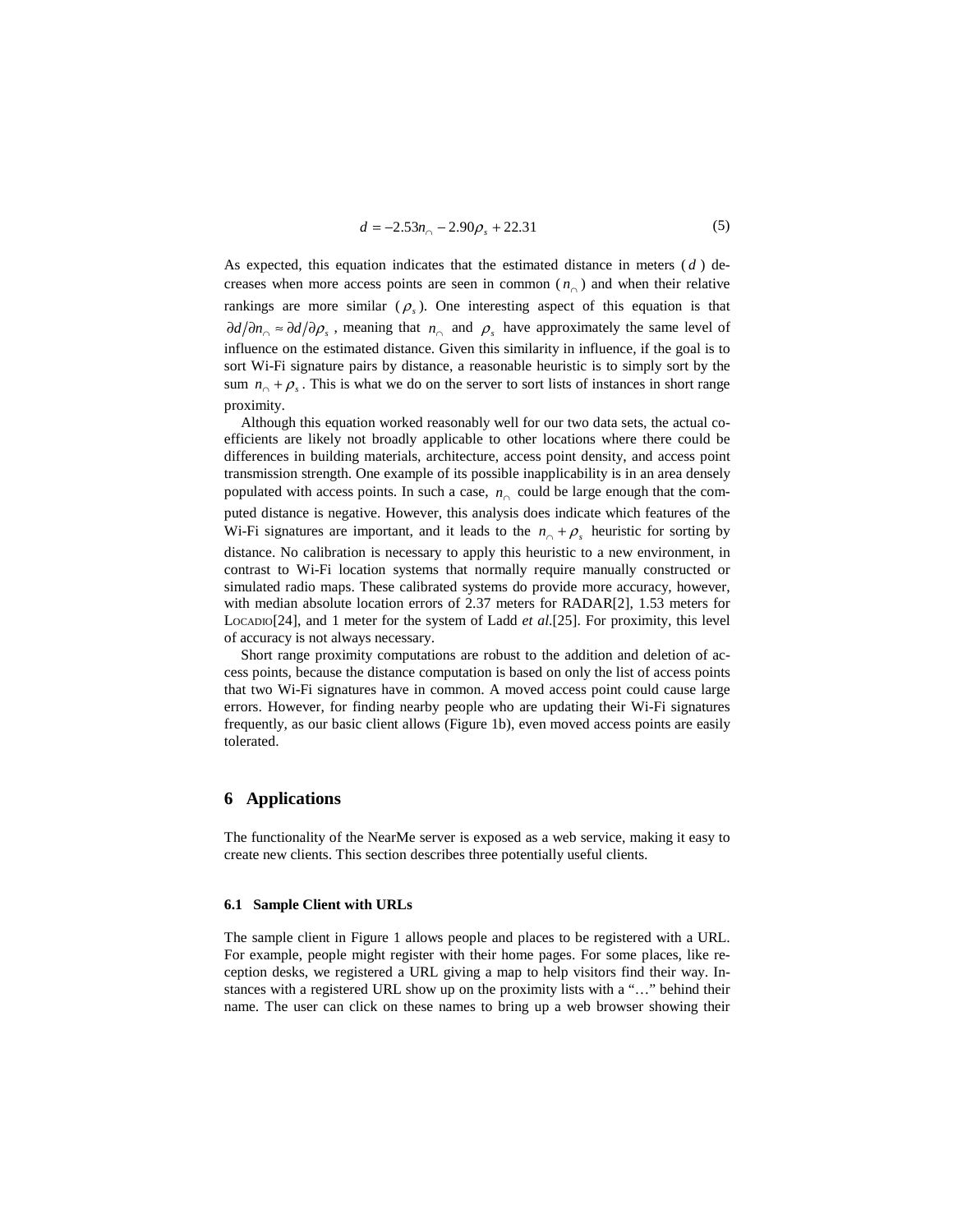

URLs. Each registered person and place is essentially tagged with a Wi-Fi signature that serves for filtering based on location. The changing lists of proximal people and places, along with their associated URLs, create a dynamic lookup service of what is available nearby.

## **6.2 Localized Email**

The screen shot in Figure 2 shows our localized email program. It allows a user to register with NearMe with a name and email address. After updating the database with his or her Wi-Fi signature, a list of nearby registered users appears. The user can select names from this list and send an email to them. This would be useful for nearly immediate requests like going out to lunch or asking for face-to-face help with a problem. Because we sort the list of potential recipients by physical distance, picking the top  $N$  in the list is equivalent to picking the  $N$  nearest people, up to NearMe's inherent distance approximation errors. Since NearMe's range resolution is in the tens of meters, its errors are likely tolerable for this application. In the future, proximity could be one of a number of filters for email recipients, optionally used in addition to filters on recipient type (*e.g.* friend, colleague, supervisor) and interest area.

#### **6.3 Detecting Synchronous User Operations**

Another client we have implemented uses NearMe to aid in detecting synchronous user operations between mobile devices for co-located collaboration. Stitching [17], synchronous gestures [14], and SyncTap [16] are all examples such techniques. Stitching, for example, must share the screen coordinates, direction, and timing of pen strokes with other nearby devices to establish when a pen stroke spans the displays of two devices. This makes it easy for users to drag a file between two separate penoperated wireless devices, for example, as shown in Figure 3.

A key problem in this class of systems is to determine which devices to consider as candidates for potential synchronous user operations [14]. SyncTap [16] proposes using multicast to share user activity and timing with other devices, but this may needlessly send information to a large number of irrelevant devices that are too far apart to ever be intentionally associated. Restricting communications to devices that are truly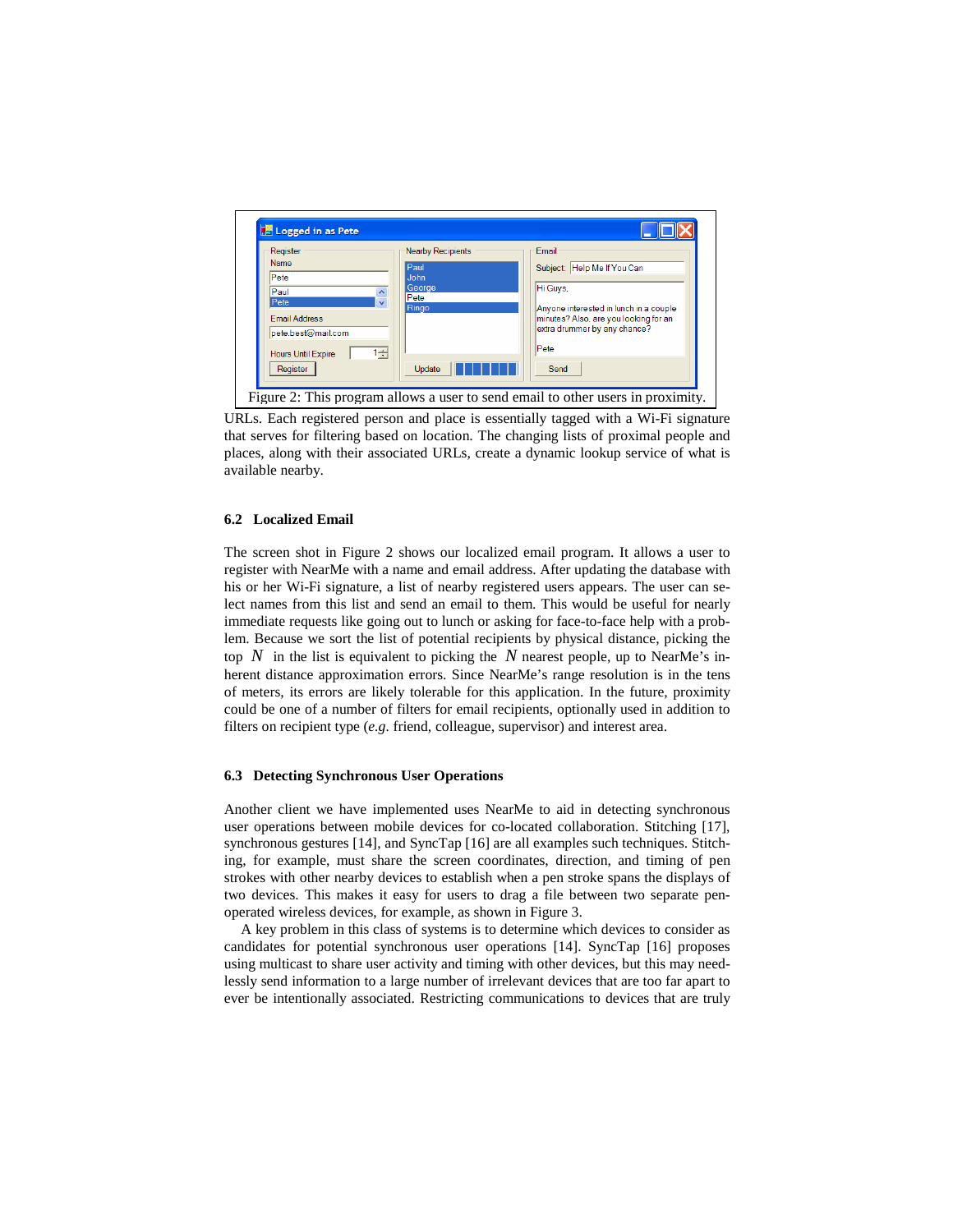nearby reduces the potential for false-positive recognition of synchronous user operations (due to pure chance synchronization of incidental operations on a large number of devices) and also may help to reduce power consumption requirements (by reducing wasted computation and transmission of messages seeking to establish synchronization with non-proximal devices).

NearMe solves these problems by providing a list of nearby devices for every device that seeks associations with other devices. For our Stitching technique, we refer to these as "stitchable de-



are in proximity so they can be associated with a pen gesture spanning both screens.

vices." Our Stitching system software only looks for correlating pen strokes within sets of devices that NearMe identifies as being within short range proximity of one another. Stitchable devices update their signal strengths with NearMe every 20 seconds so that the set of stitchable devices at any one time is dynamic and discoverable by any new client wishing to make itself eligible for stitching. While this application considers associations for any device within short range proximity, it could be modified to consider only those devices within some physical range based on our distance estimation. But even as implemented, NearMe reduces the list of potentially associable devices from the whole world to just those within the range of one access point.

# **7 Conclusions**

NearMe's main feature is that it gives lists of nearby people and places without computing their absolute locations. This makes it easier to deploy than traditional locationbased systems. Even though it is unaware of absolute locations, NearMe can still give absolute and relative distance estimates for short range proximity, and it can give travel time estimates for long range proximity. The database grows as more people use the client, which in turn increases the richness and range of people and places that can be found in proximity. The database helps protect the privacy of users by anonymizing their data after a user specified time period, and it can protect itself against falsified access point signatures by verifying them against what it has already seen.

As this work proceeds, we would like to test the feasibility of using NearMe in a peer-to-peer fashion rather than depending on a central database. For short range